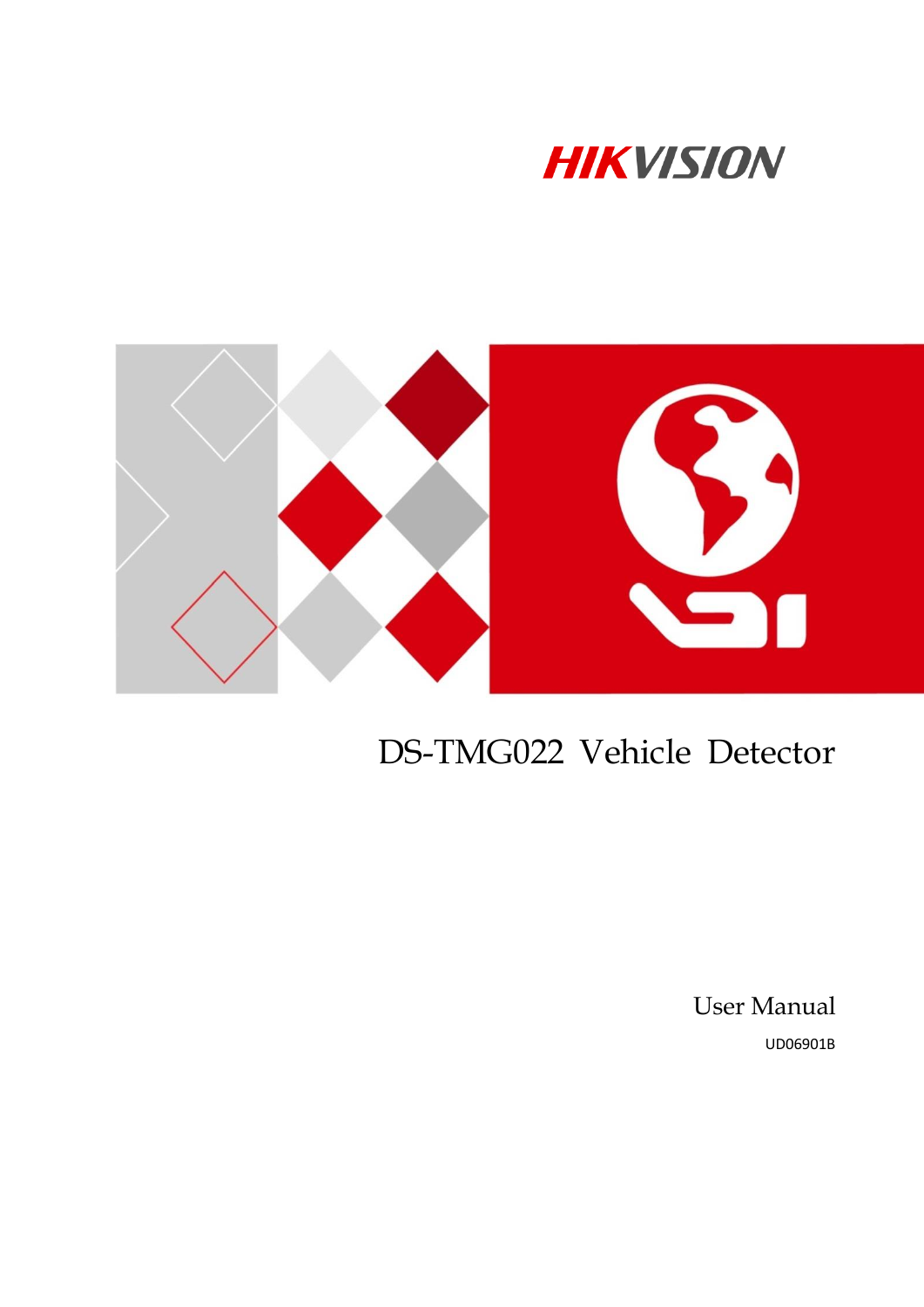### **User Manual**

COPYRIGHT © 2017 Hangzhou Hikvision Digital Technology Co., Ltd.

#### **ALL RIGHTS RESERVED.**

Any and all information, including, among others, wordings, pictures, graphs are the properties of Hangzhou Hikvision Digital Technology Co., Ltd. or its subsidiaries (hereinafter referred to be "Hikvision"). This user manual (hereinafter referred to be "the Manual") cannot be reproduced, changed, translated, or distributed, partially or wholly, by any means, without the prior written permission of Hikvision. Unless otherwise stipulated, Hikvision does not make any warranties, guarantees or representations, express or implied, regarding to the Manual.

#### **About this Manual**

This Manual is applicable to DS-TMG022 Vehicle Detector.

The Manual includes instructions for using and managing the product. Pictures, charts, images and all other information hereinafter are for description and explanation only. The information contained in the Manual is subject to change, without notice, due to firmware updates or other reasons. Please find the latest version in the company website [\(http://overseas.hikvision.com/en/\)](http://overseas.hikvision.com/en/).

Please use this user manual under the guidance of professionals.

#### **Trademarks Acknowledgement**

HIKVISION and other Hikvision's trademarks and logos are the properties of Hikvision in various jurisdictions. Other trademarks and logos mentioned below are the properties of their respective owners.

#### **Legal Disclaimer**

TO THE MAXIMUM EXTENT PERMITTED BY APPLICABLE LAW, THE PRODUCT DESCRIBED, WITH ITS HARDWARE, SOFTWARE AND FIRMWARE, IS PROVIDED "AS IS", WITH ALL FAULTS AND ERRORS, AND HIKVISION MAKES NO WARRANTIES, EXPRESS OR IMPLIED, INCLUDING WITHOUT LIMITATION, MERCHANTABILITY, SATISFACTORY QUALITY, FITNESS FOR A PARTICULAR PURPOSE, AND NON-INFRINGEMENT OF THIRD PARTY. IN NO EVENT WILL HIKVISION, ITS DIRECTORS, OFFICERS, EMPLOYEES, OR AGENTS BE LIABLE TO YOU FOR ANY SPECIAL, CONSEQUENTIAL, INCIDENTAL, OR INDIRECT DAMAGES, INCLUDING, AMONG OTHERS, DAMAGES FOR LOSS OF BUSINESS PROFITS, BUSINESS INTERRUPTION, OR LOSS OF DATA OR DOCUMENTATION, IN CONNECTION WITH THE USE OF THIS PRODUCT, EVEN IF HIKVISION HAS BEEN ADVISED OF THE POSSIBILITY OF SUCH DAMAGES.

REGARDING TO THE PRODUCT WITH INTERNET ACCESS, THE USE OF PRODUCT SHALL BE WHOLLY AT YOUR OWN RISKS. HIKVISION SHALL NOT TAKE ANY RESPONSIBILITES FOR ABNORMAL OPERATION, PRIVACY LEAKAGE OR OTHER DAMAGES RESULTING FROM CYBER ATTACK, HACKER ATTACK, VIRUS INSPECTION, OR OTHER INTERNET SECURITY RISKS; HOWEVER, HIKVISION WILL PROVIDE TIMELY TECHNICAL SUPPORT IF REQUIRED.

SURVEILLANCE LAWS VARY BY JURISDICTION. PLEASE CHECK ALL RELEVANT LAWS IN YOUR JURISDICTION BEFORE USING THIS PRODUCT IN ORDER TO ENSURE THAT YOUR USE CONFORMS THE APPLICABLE LAW. HIKVISION SHALL NOT BE LIABLE IN THE EVENT THAT THIS PRODUCT IS USED WITH ILLEGITIMATE PURPOSES.

IN THE EVENT OF ANY CONFLICTS BETWEEN THIS MANUAL AND THE APPLICABLE LAW, THE LATER PREVAILS.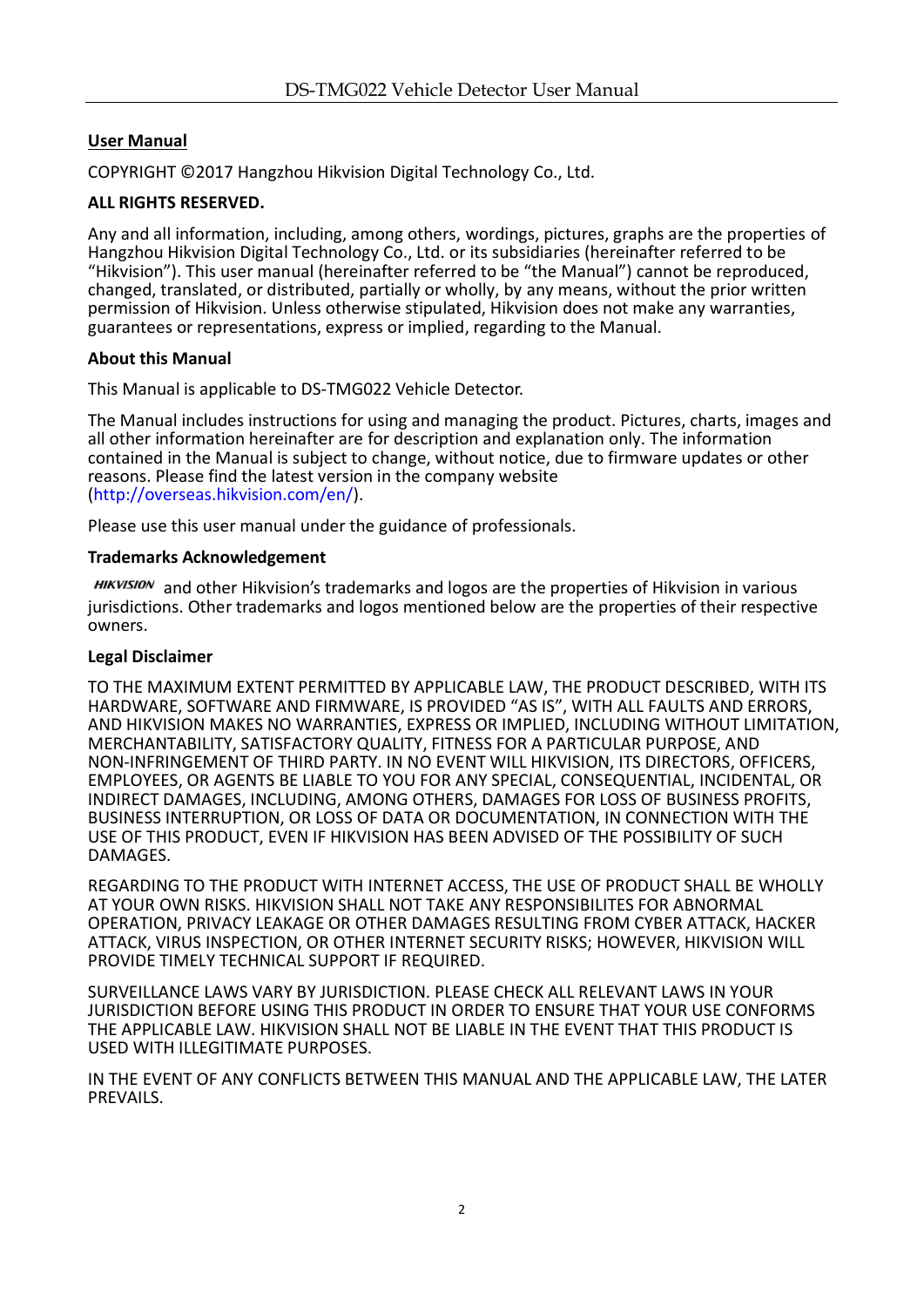### **Regulatory Information**

### **FCC Information**

Please take attention that changes or modification not expressly approved by the party responsible for compliance could void the user's authority to operate the equipment.

**FCC compliance:** This equipment has been tested and found to comply with the limits for a Class A digital device, pursuant to part 15 of the FCC Rules. These limits are designed to provide reasonable protection against harmful interference when the equipment is operated in a commercial environment. This equipment generates, uses, and can radiate radio frequency energy and, if not installed and used in accordance with the instruction manual, may cause harmful interference to radio communications. Operation of this equipment in a residential area is likely to cause harmful interference in which case the user will be required to correct the interference at his own expense.

### **FCC Conditions**

This device complies with part 15 of the FCC Rules. Operation is subject to the following two conditions:

1. This device may not cause harmful interference.

2. This device must accept any interference received, including interference that may cause undesired operation.

### **EU Conformity Statement**

This product and - if applicable - the supplied accessories too are marked with "CE" and  $\epsilon$ comply therefore with the applicable harmonized European standards listed under the EMC Directive 2014/30/EU, the LVD Directive 2014/35/EU, the RoHS Directive 2011/65/EU.



2012/19/EU (WEEE directive): Products marked with this symbol cannot be disposed of as unsorted municipal waste in the European Union. For proper recycling, return this product to your local supplier upon the purchase of equivalent new equipment, or

dispose of it at designated collection points. For more information see: [www.recyclethis.info](http://www.recyclethis.info/)



2006/66/EC (battery directive): This product contains a battery that cannot be disposed of as unsorted municipal waste in the European Union. See the product documentation for specific battery information. The battery is marked with this symbol, which may include

lettering to indicate cadmium (Cd), lead (Pb), or mercury (Hg). For proper recycling, return the battery to your supplier or to a designated collection point. For more information see: [www.recyclethis.info](http://www.recyclethis.info/)

### **Industry Canada ICES-003 Compliance**

This device meets the CAN ICES-3 (A)/NMB-3(A) standards requirements.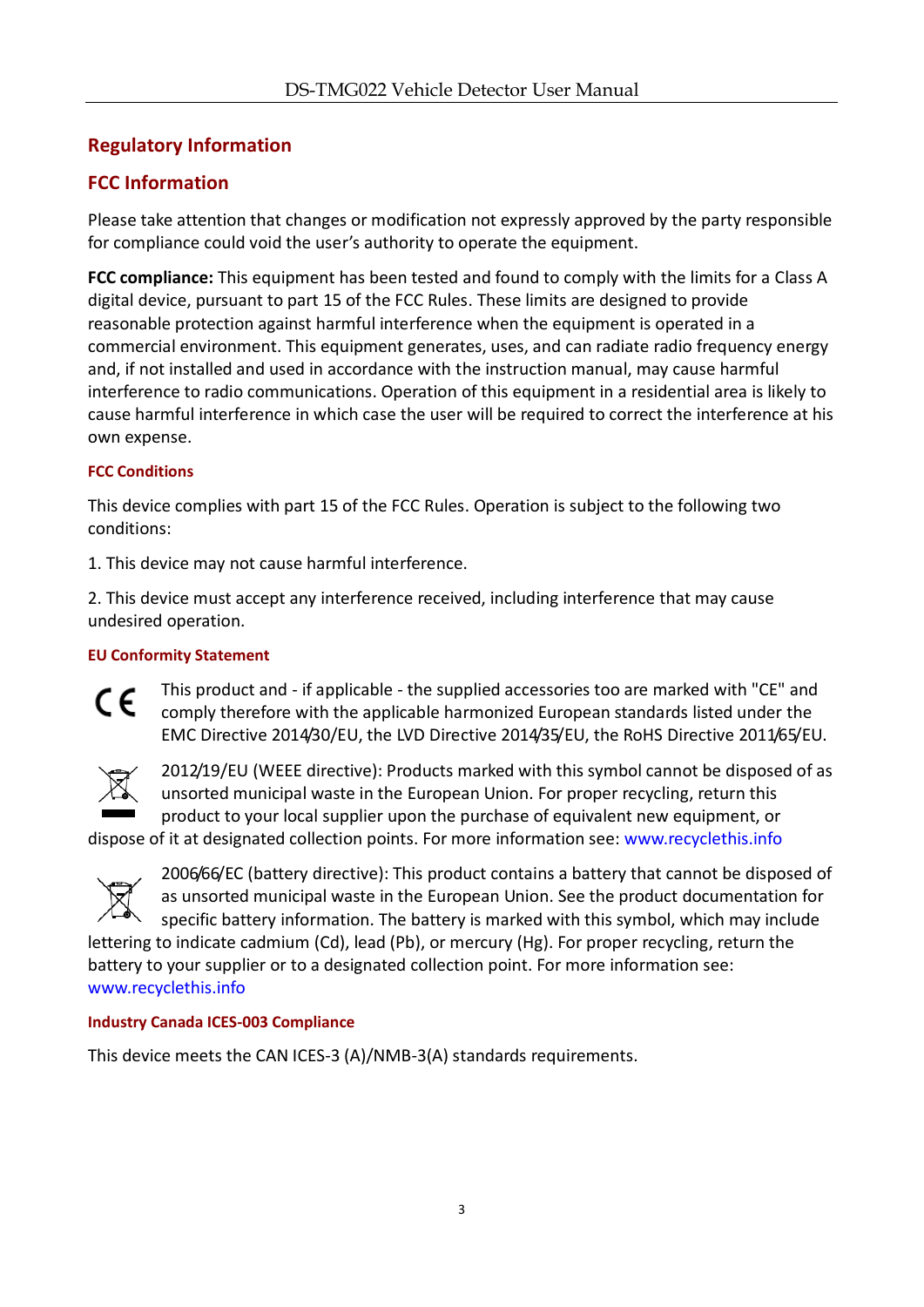### Symbol Conventions

The symbols that may be found in this document are defined as follows.

| Symbol      | Description                                                                                                                                                           |
|-------------|-----------------------------------------------------------------------------------------------------------------------------------------------------------------------|
| <b>NOTE</b> | Provides additional information to emphasize or supplement important<br>points of the main text.                                                                      |
|             | Indicates a potentially hazardous situation, which if not avoided, could<br>result in equipment damage, data loss, performance degradation, or<br>unexpected results. |
|             | Indicates a hazard with a high level of risk, which if not avoided, will result<br>in death or serious injury.                                                        |

### Safety Instructions

- **Proper configuration of all passwords and other security settings is the responsibility of the** installer and/or end-user.
- In the use of the product, you must be in strict compliance with the electrical safety regulations of the nation and region. Please refer to technical specifications for detailed information.
- Input voltage should meet both the SELV (Safety Extra Low Voltage) and the Limited Power Source according to the IEC60950-1 standard. Please refer to technical specifications for detailed information.
- Do not connect several devices to one power adapter as adapter overload may cause over-heating or a fire hazard.
- Please make sure that the plug is firmly connected to the power socket.
- If smoke, odor or noise rise from the device, turn off the power at once and unplug the power cable, and then please contact the service center.

### Preventive and Cautionary Tips

Before connecting and operating your device, please be advised of the following tips:

- Ensure unit is installed in a well-ventilated, dust-free environment.
- Unit is designed for indoor use only.
- $\bullet$  Keep all liquids away from the device.
- Ensure environmental conditions meet factory specifications.
- Ensure unit is properly secured to a rack or shelf. Major shocks or jolts to the unit as a result of dropping it may cause damage to the sensitive electronics within the unit.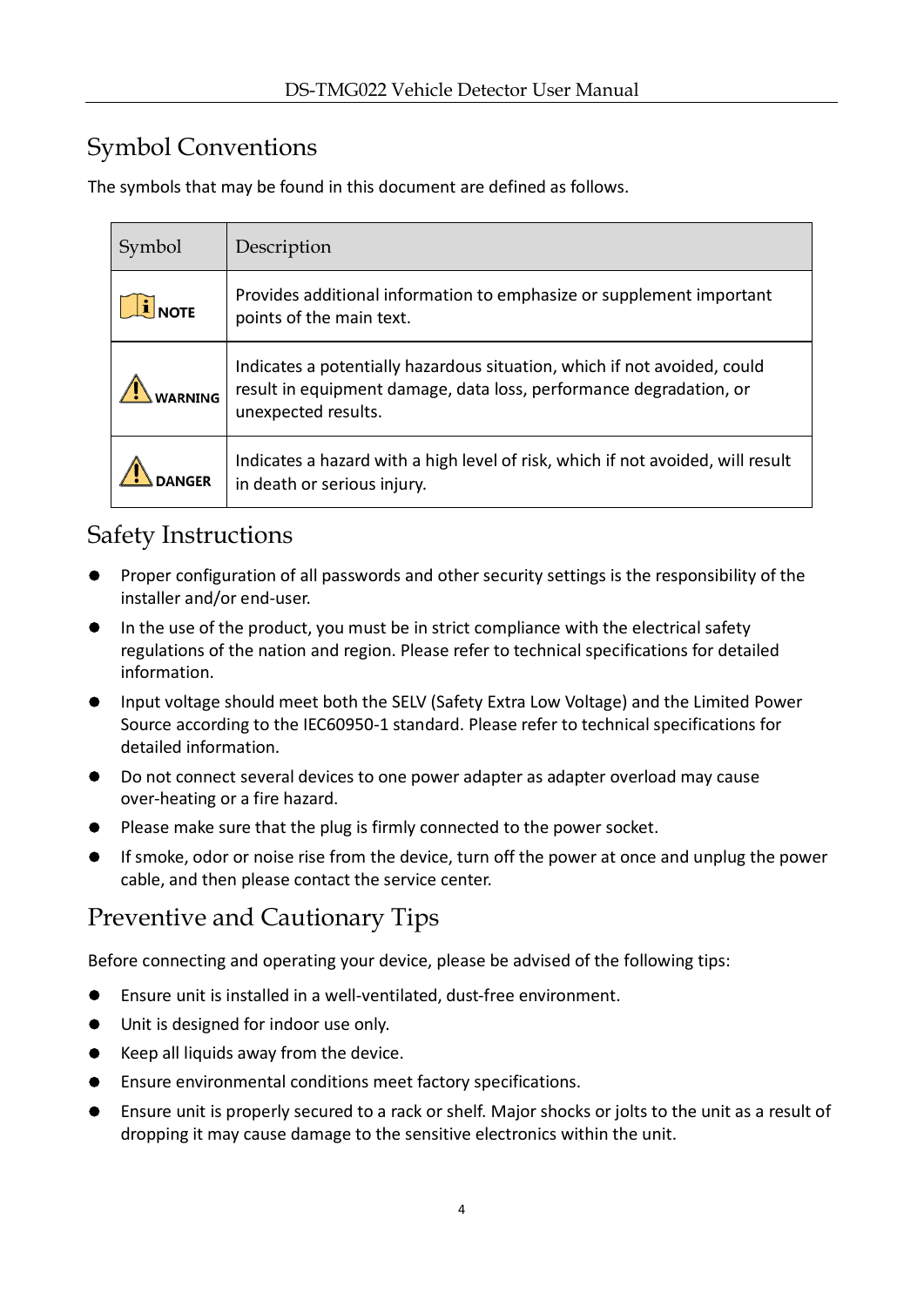- Use the device in conjunction with an UPS if possible.
- Power down the unit before connecting and disconnecting accessories and peripherals.
- A factory recommended HDD should be used for this device.
- Improper use or replacement of the battery may result in hazard of explosion. Replace with the same or equivalent type only. Dispose of used batteries according to the instructions provided by the battery manufacturer.
- Ensure to use the attached power adaptor only and not to change the adaptor randomly.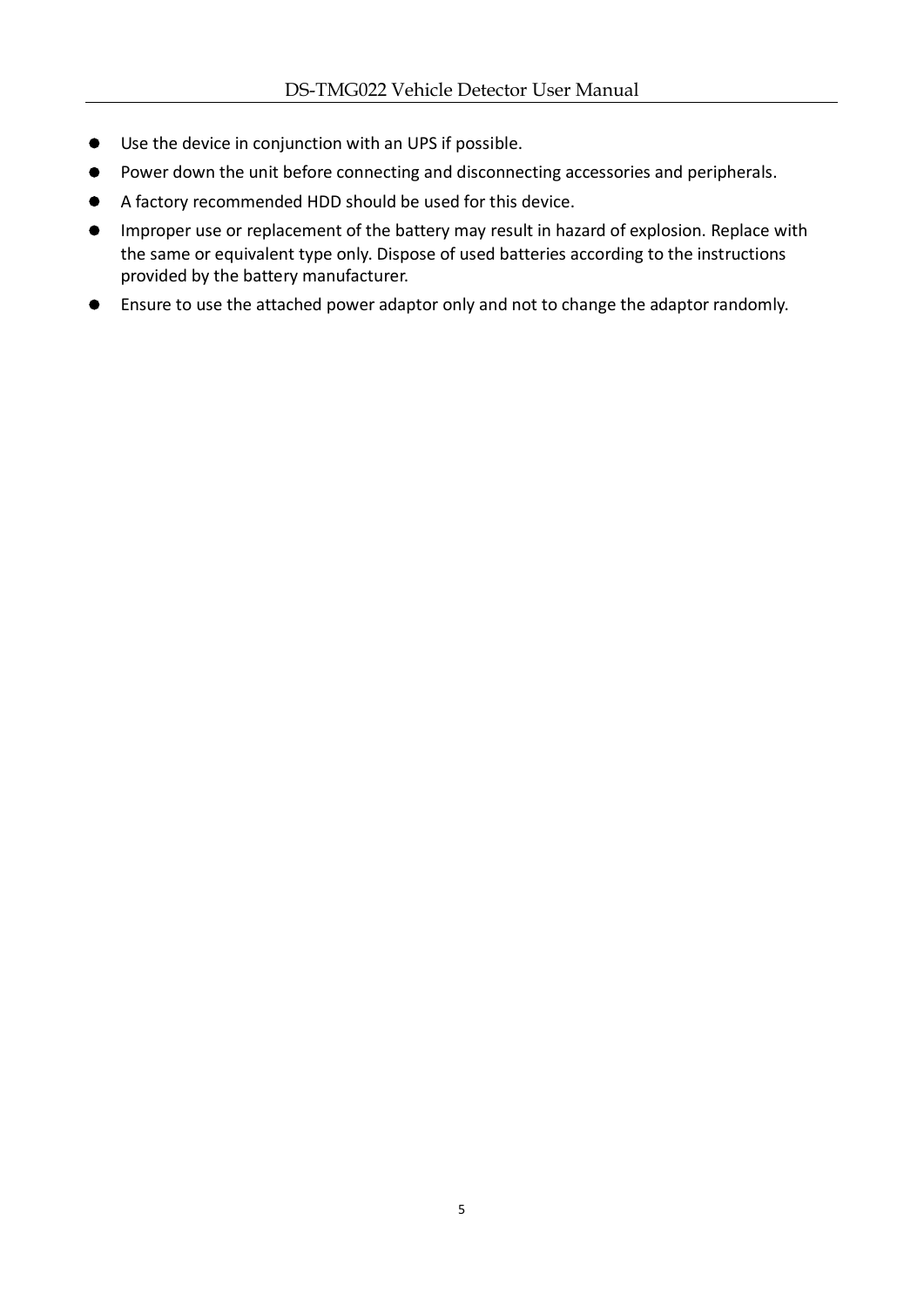## **Content**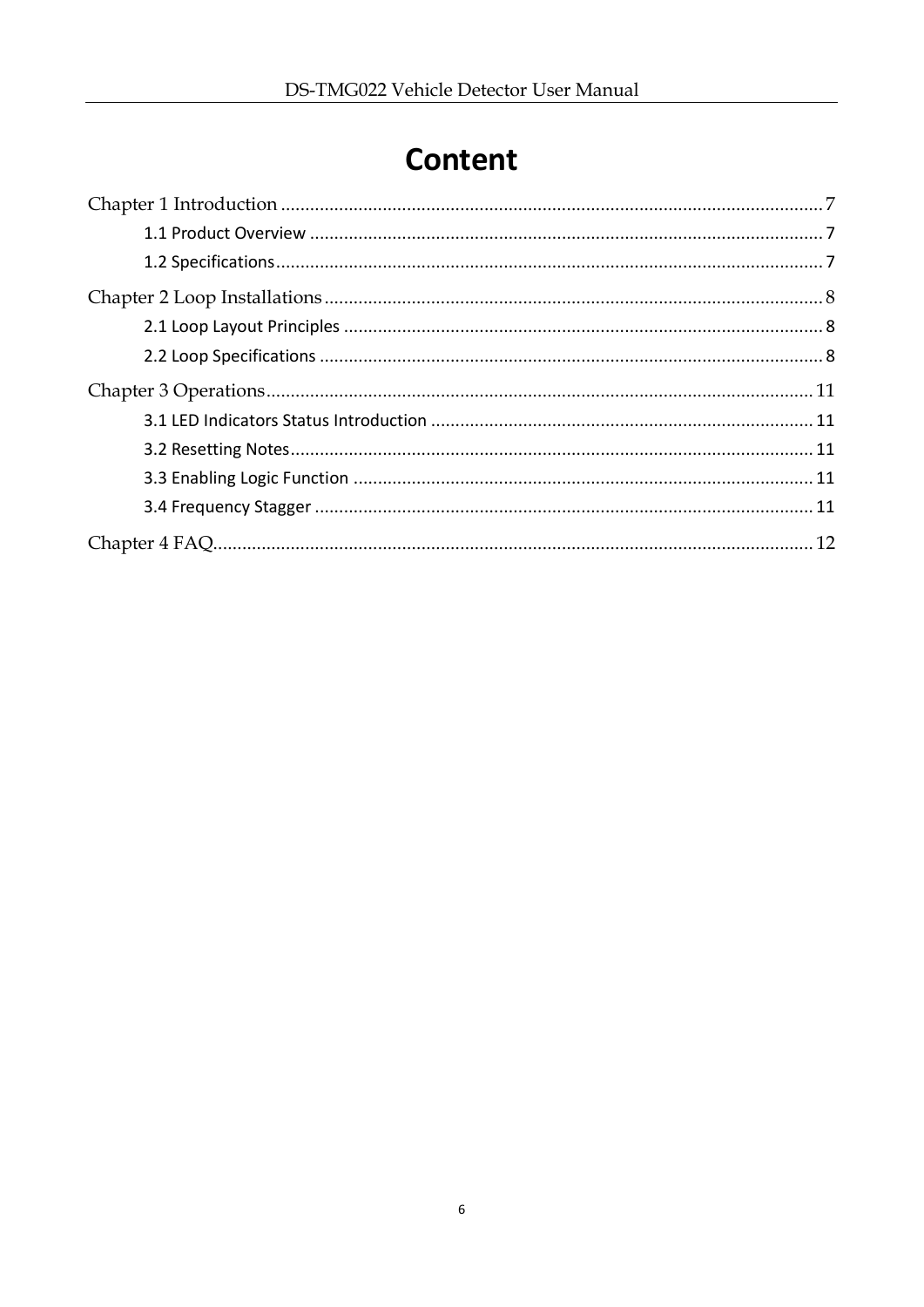# Chapter 1 Introduction

## <span id="page-6-1"></span><span id="page-6-0"></span>1.1 Product Overview

DS-TMG022 loop vehicle detector is a dual-channel stand-alone vehicle detection device. Applying high-performance microprocessor, high-stability oscillating circuits, multi-channel cycle scanning technology, and highly stable vehicle detection algorithm, the device can detect passing vehicles in a fast, efficient, and precise way, with a normal vehicle capture rate of over 99%.

## <span id="page-6-2"></span>1.2 Specifications

|                                           | rapic + + DJ TIVIOUZZ Specifications                                                        |
|-------------------------------------------|---------------------------------------------------------------------------------------------|
| Name                                      | Parameters                                                                                  |
| Power Supply                              | DS-TMG022(110V): 88 to 132 VAC, 50 to 60 Hz<br>DS-TMG022(220V): 176 to 264 VAC, 50 to 60 Hz |
| <b>Power Consumption</b>                  | $\leq 3 W$                                                                                  |
| <b>Working Temperature</b>                | $-30$ °C to +70 °C (-22 °F to +158 °F)                                                      |
| <b>Working Humidity</b>                   | $<$ 90%, no condensation                                                                    |
| <b>Vehicle Detection Rate</b>             | $\geq 99\%$                                                                                 |
| <b>Fastest Response Time</b>              | 3.5 <sub>ms</sub>                                                                           |
| Loop Working Frequency                    | 25 to 100 KHz, 4 levels (high, medium high, medium<br>low, and low)                         |
| Sensitivity (-△L/L)                       | 0.02% to 0.16%, 4 levels adjustable                                                         |
| Inductance Self Tuning Range              | 20 to 1000 uH, recommended inductance value: 100<br>to 300 uH                               |
| Self<br>Recovery after<br>Loop<br>Failure | The detector can resume detecting automatically<br>after loop failures are removed.         |
| <b>Output Port</b>                        | 2-ch relay output                                                                           |

#### Table 1-1 DS-TMG022 Specifications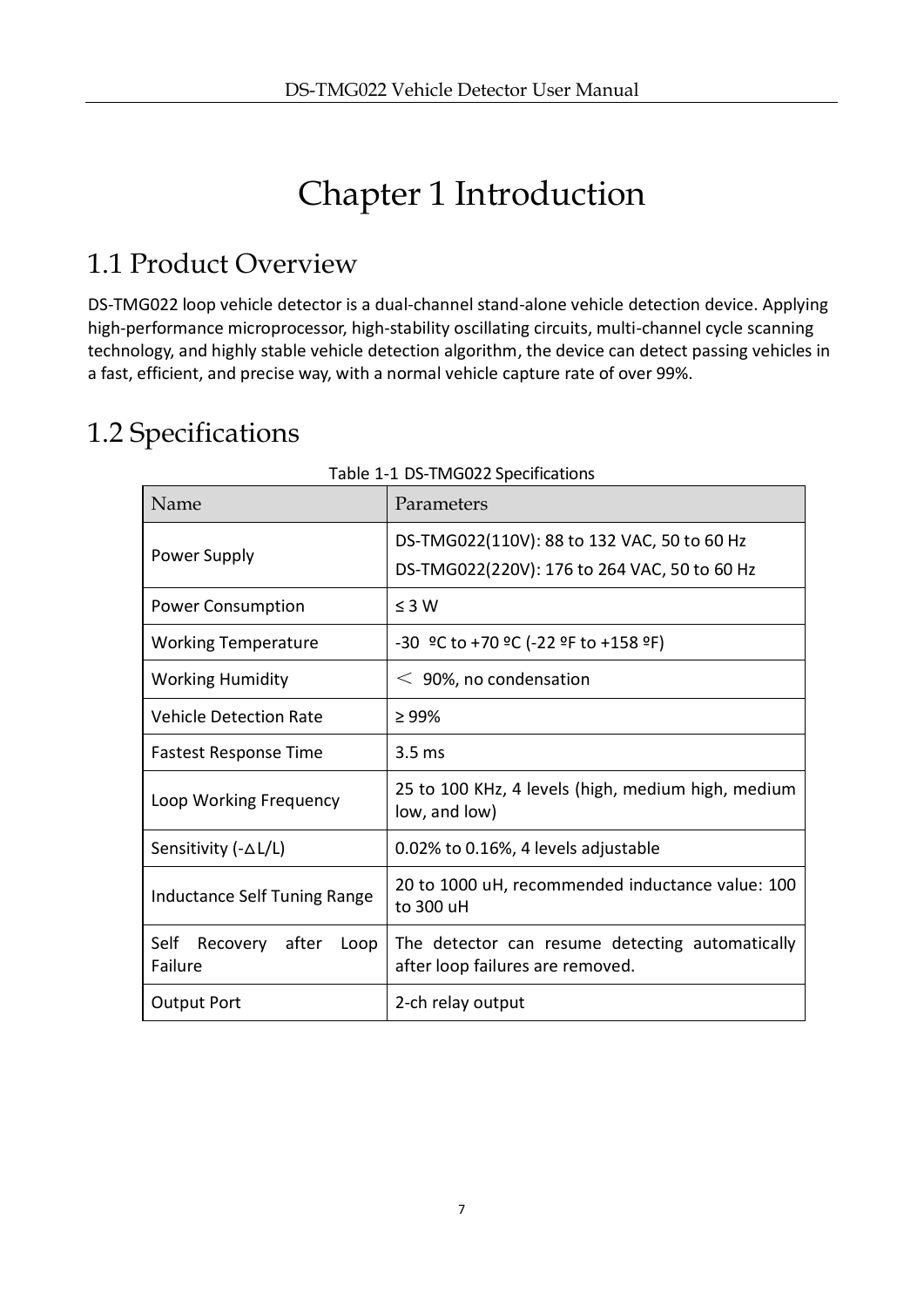# Chapter 2 Loop Installations

## <span id="page-7-1"></span><span id="page-7-0"></span>2.1 Loop Layout Principles

- Avoid damaged pavement and concrete pavement joints for layout.
- There must be no large amounts of metals within 50 cm, such as manhole covers and gully cover plates.
- There must be no power supply circuit of over 220V within one meter. At the layout location, the AC voltage generated by the disturbing loops of interference source should be no more than 2mv. The measurement method is to lay a prepared loop on the layout pavement first, and then use a multi-meter to directly measure the voltage between the two terminals of the loop by millivolt gear, without access to the device. If the voltage is within 2mv, there is no interference; if the voltage is over 2mv, the interference increases with the voltage and it may easily causes problems such as empty capture and random flashes.
- The loop coil is usually winded by 5 turns. If the annular loop is placed over the rebar of the reinforced concrete, it should be at least 5 cm above the rebar and the number of turns should be increased by 1-2.

## <span id="page-7-2"></span>2.2 Loop Specifications

1. For projects focusing on small vehicle detections, the cut width of the anti-smash loop coil slot should be 1m. For projects focusing on large vehicle detections, the cut width of the anti-smash loop coil slot should be 1.5m. The four edges of the rectangular slot need to be cut, so as to prevent sharp corners from damaging the loop cables. The cut chamfer should be 15  $\times$ 15 cm, as shown in Figure 2-1.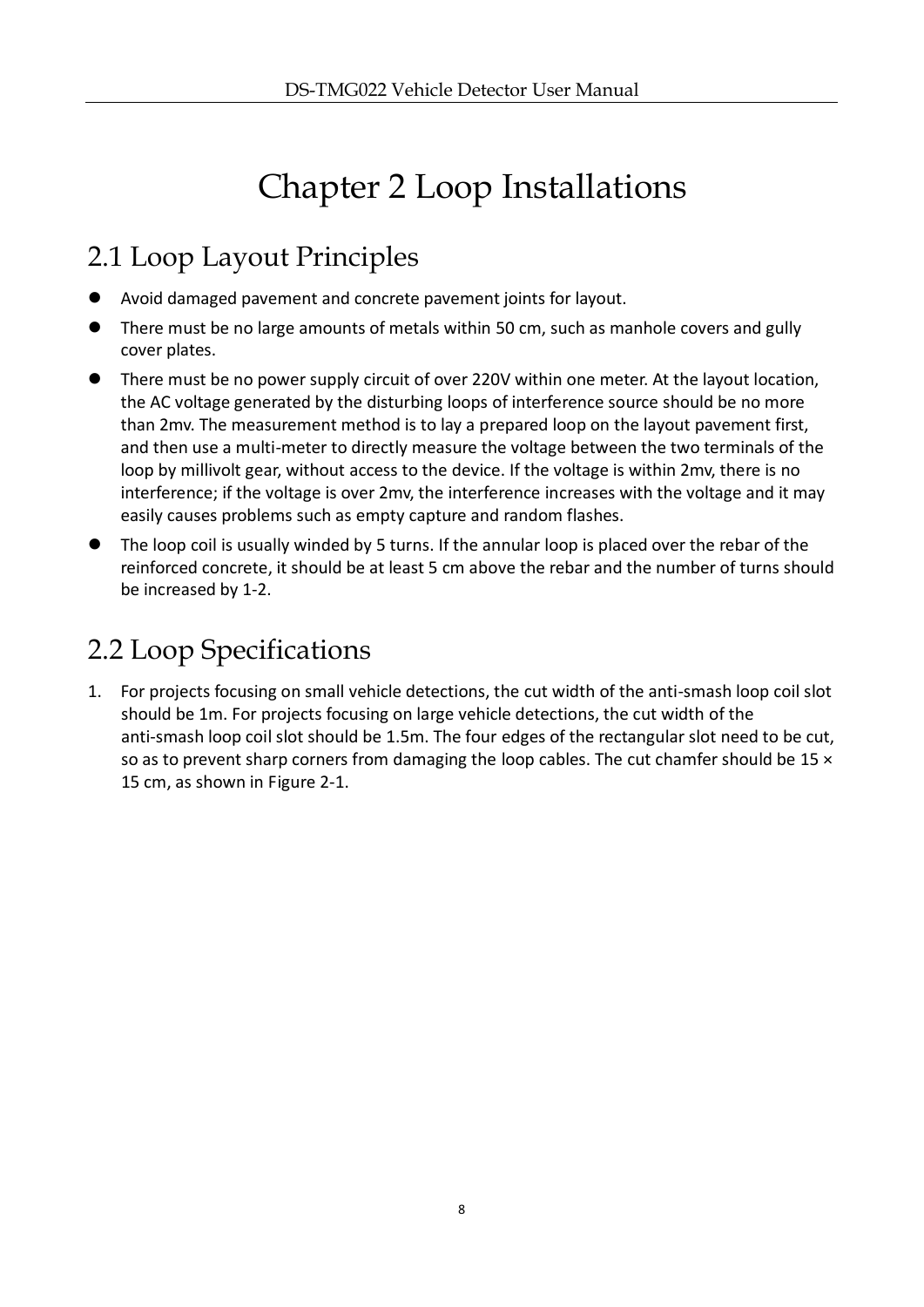

Figure 2-1 Slot Cutting Detail Drawing

2. The loop coil slot should be 4-8 mm wide and 50-80 mm deep, as shown in Figure 2-2. After the loop coil slot is cut, lay fine sands in the slot first and then wind the loop coil. Spread another layer of fine sands over the loop next and pour asphalt or epoxy resin to fill the slot at last.



Figure 2-2 Sectional View of Loop Construction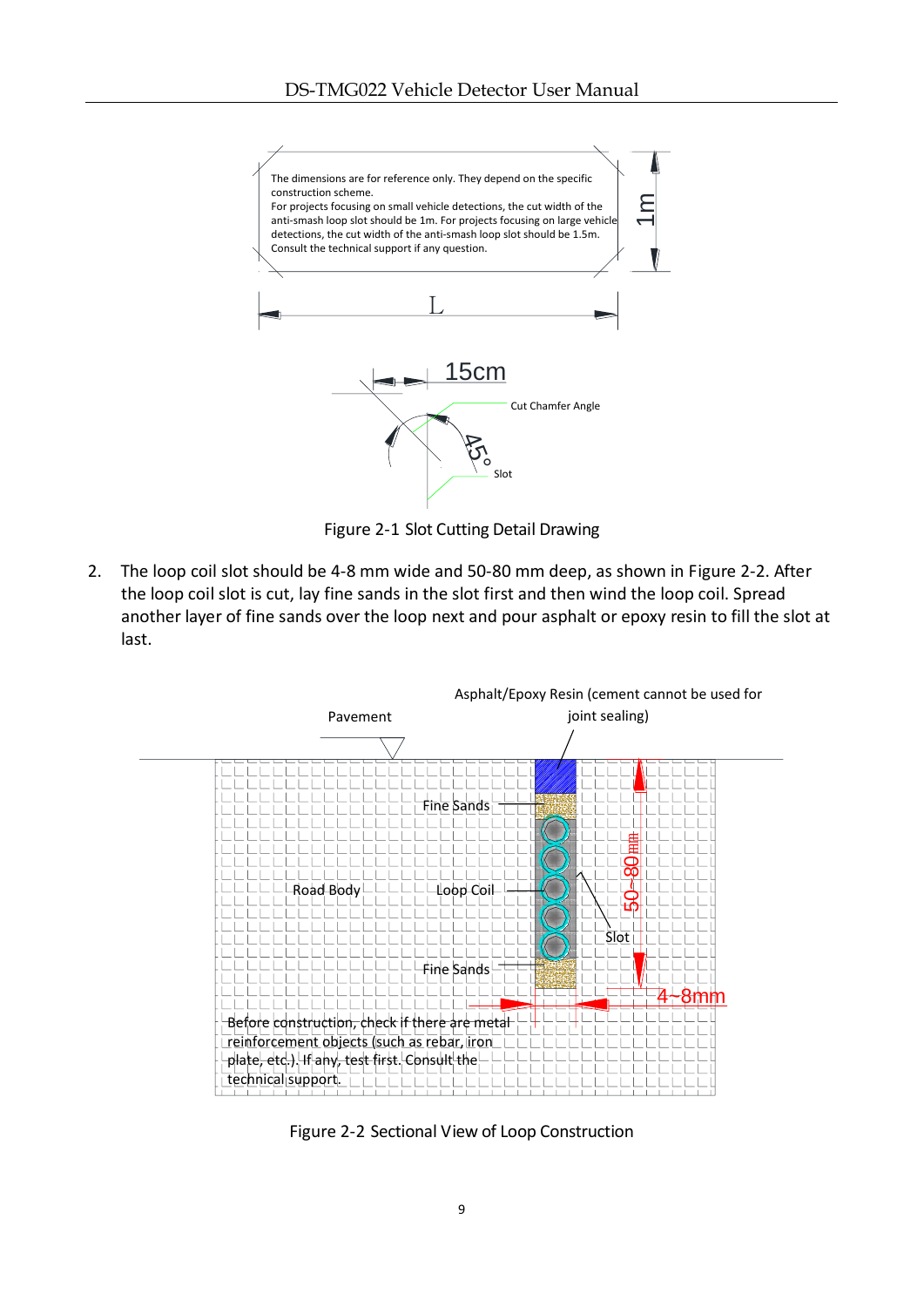- 3. The total cross sectional area of the stranded wire should be approximately 1.5 mm<sup>2</sup> (like 7-core copper wire). The stranded wire needs to be covered by polypropylene or cross-linked polyethylene as insulating layer, of which the average thickness is approximately 0.8-1.0 mm. The external diameter of cable should be no more than 4 mm and its performance should meet the requirements of ultra-low voltage (32 VA below) cable. A variety of loops have been used in practical projects, and the heat-resistant FVN49/0.26 loop coil is needed.
- 4. The loop leads should be twisted clockwise by over 20 turns per meter and then put into the lead slot and embedded pipe.



Figure 2-3 Coil Leading Sketch

5. Pour molten hard asphalt or epoxy resin into the loop coil slot and the lead slot installed with inductive loops.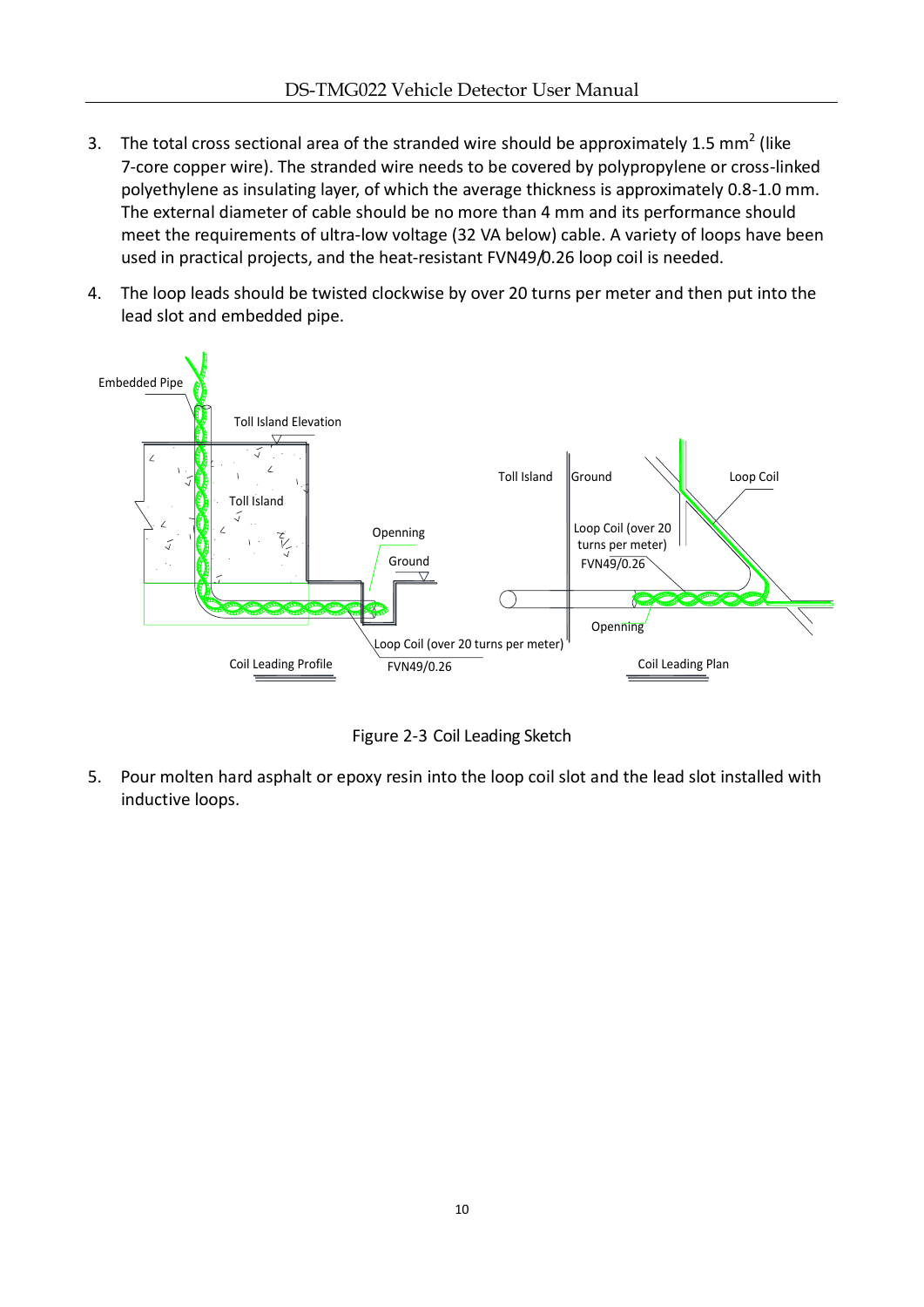# Chapter 3 Operations

## <span id="page-10-1"></span><span id="page-10-0"></span>3.1 LED Indicators Status Introduction

The vehicle detector's working status can be learned from the LED indicators on its panel.

- After the device is powered on, all indicators except RUN will keep constant on for 2s, indicating that the device is powered on.
- In normal operating condition, red CH1/CH2 indicator indicates that the channel is not connected to the inductive loops or there exists certain fault. While green means that a vehicle is detected within the loop scope of the channel.

## <span id="page-10-2"></span>3.2 Resetting Notes

The resetting button on the panel of vehicle detector won't be effective until being pressed for 3s. Otherwise, it will be taken as a jitter or touch by mistake.

## <span id="page-10-3"></span>3.3 Enabling Logic Function

**Connection**: The loop A away from the barrier is connected to loop 1 and the loop B near the barrier is connected to loop 2.

**Dialing case 1**: When loop A is used as trigger loop, switch S1 to ON and S2 to OFF.

**Dialing case 2**: When loop B is used as trigger loop, switch S1 to OFF and S2 to ON.

See the table below.

| Logic 1: Vehicle arrives at loop A and no vehicle at loop B.   ON  | <b>OFF</b> |
|--------------------------------------------------------------------|------------|
| Logic 2: Vehicle arrives at loop B and no vehicle at loop A.   OFF | <b>ON</b>  |

Table 3-1 Logic Function

## <span id="page-10-4"></span>3.4 Frequency Stagger

The corresponding dial number is FREQS1/S2. The dial modes of any two adjacent vehicle detectors should be set differently, so as to avoid interferences caused by same frequency.

### $\boxed{\mathbf{i}}$  NOTE

Reboot the vehicle detector for all dialing practices mentioned above to take effect.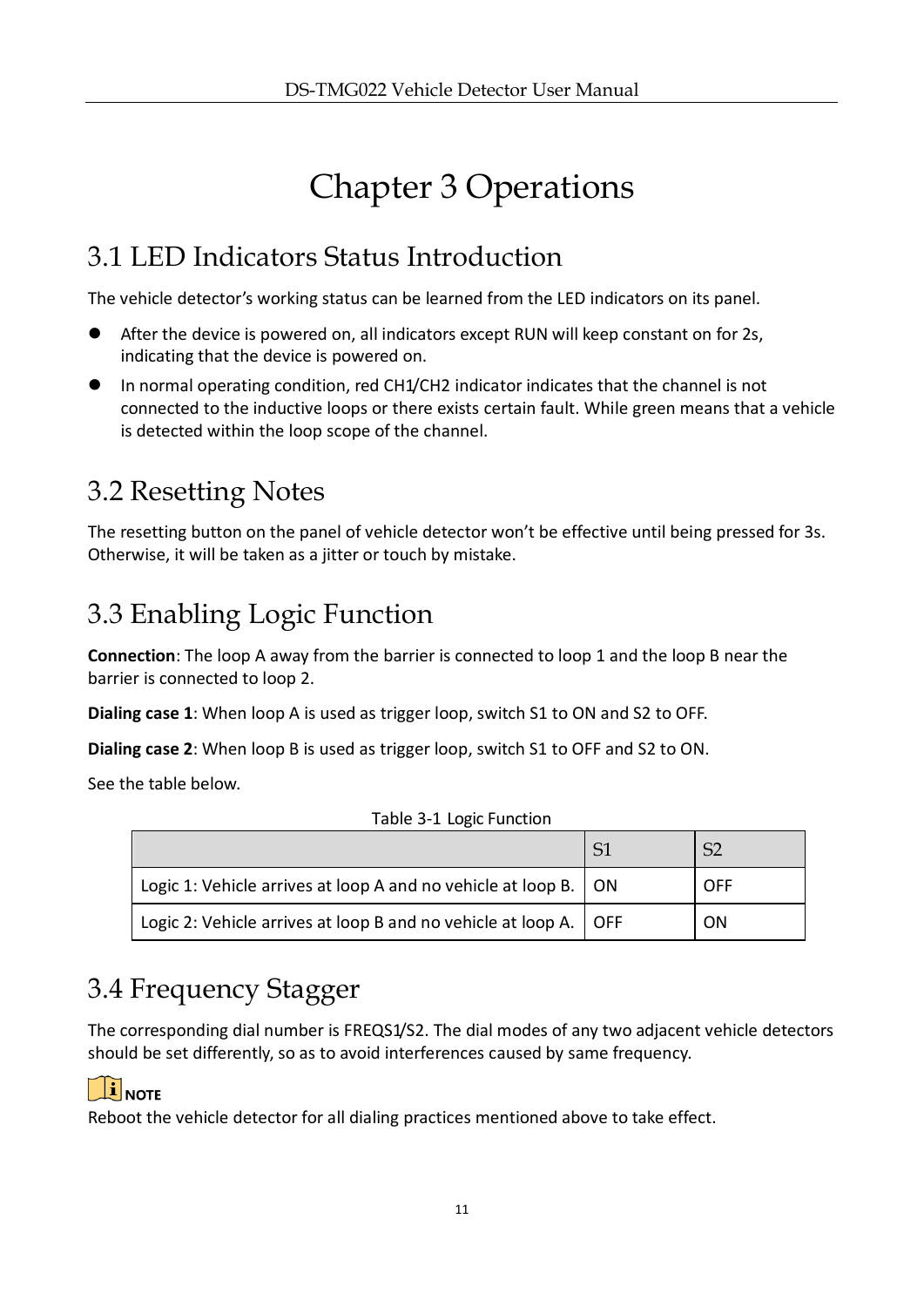## Chapter 4 FAQ

<span id="page-11-0"></span>This chapter lists common fault phenomenon and the treatments during operations of the vehicle detector.

The detector keeps triggering signal after the vehicle has passed the loop.

**Fault phenomenon:** The CH1\CH2 indicator is constant green.

**Treatment**: Powering off or resetting the vehicle detector can resume working state temporarily. To solve the problem, degrade the detector's sensitivity level to medium high or medium low, depending on the effects. Check if the loops are twisted and twist them if not. Check if the vehicle detector is grounded and ground it if not.

The detector is often triggered when no vehicle passes.

**Fault phenomenon:** The CH1\CH2 indicator turns green or flashes green madly when there is no vehicle passing.

**Treatment**: Set the detector's sensitivity level to medium high or medium low, depending on the effects. Check if the loops are twisted and twist them if not. Check if the vehicle detector is grounded and ground it if not.

• The detector fails to detect vehicle passing.

**Fault phenomenon:** The CH1\CH2 indicator doesn't light when a vehicle passes, or won't be triggered until the vehicle passes the loops.

**Treatment**: Set the detector's sensitivity level to medium high. Check if the loops are twisted and twist them if not. Check if the vehicle detector is grounded and ground it if not. In addition, check if the vehicle types and cut width of the loops is appropriate in that scene, and reflect the problem in time if not.

0100001070821